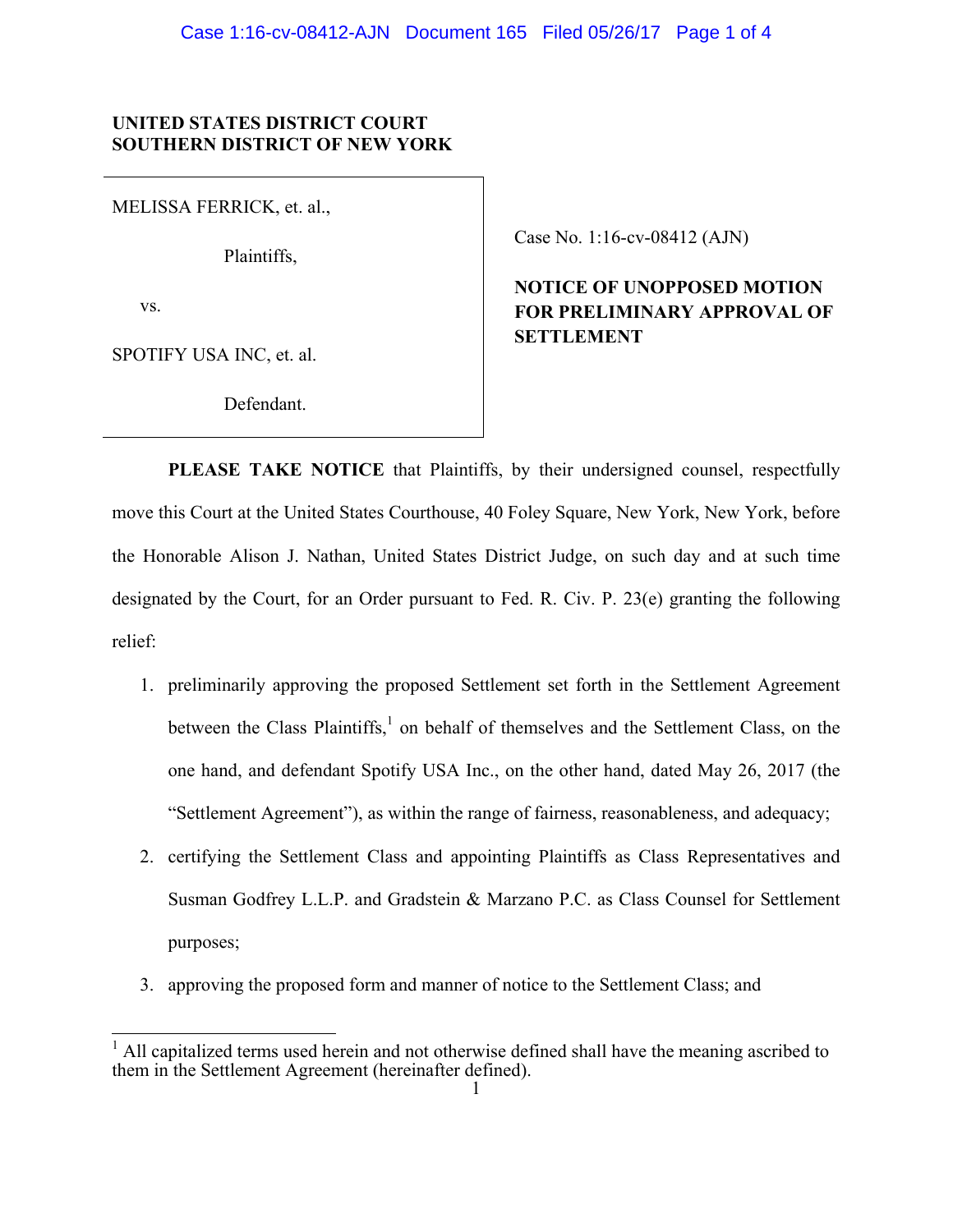4. scheduling a date and time for a hearing to consider final approval of the Settlement and related matters.

 The Motion is based on this notice, the memorandum of law in support of the motion filed concurrently herewith, the supporting declarations and exhibits, the files and records in this action, and any further evidence or argument that this Court may receive at or before the hearing.

Dated: May 26, 2017 Respectfully submitted,

By: /s/ Steven G. Sklaver

Steven G. Sklaver *(pro hac vice)* Kalpana Srinivasan *(pro hac vice)* Krysta Kauble Pachman *(pro hac vice)* SUSMAN GODFREY L.L.P. 1901 Avenue of the Stars Los Angeles, California 90067-6029 Telephone: 310-789-3100 Facsimile: 310-789-3150 ssklaver@susmangodfrey.com  $ksrinivasan@susmangodfrey.com$ kpachman@susmangodfrey.com

Stephen E. Morrissey *(pro hac vice)* SUSMAN GODFREY LLP 1201 Third Avenue, Suite 3800 Seattle, WA 98101 Telephone: (206) 516-3880 Facsimile: (206) 516-3883 smorrissey@susmangodfrey.com

Jacob Buchdahl (JB1902) Geng Chen (GC2733) SUSMAN GODFREY L.L.P. 1301 Avenue of the Americas,  $32<sup>nd</sup>$  Fl. New York, New York 10019 Telephone: 212-336-8330 Facsimile: 212-336-8340 jbuchdahl@susmangodfrey.com  $gchen@susmangodfrey.com$ 

*Henry Gradstein (pro hac vice)*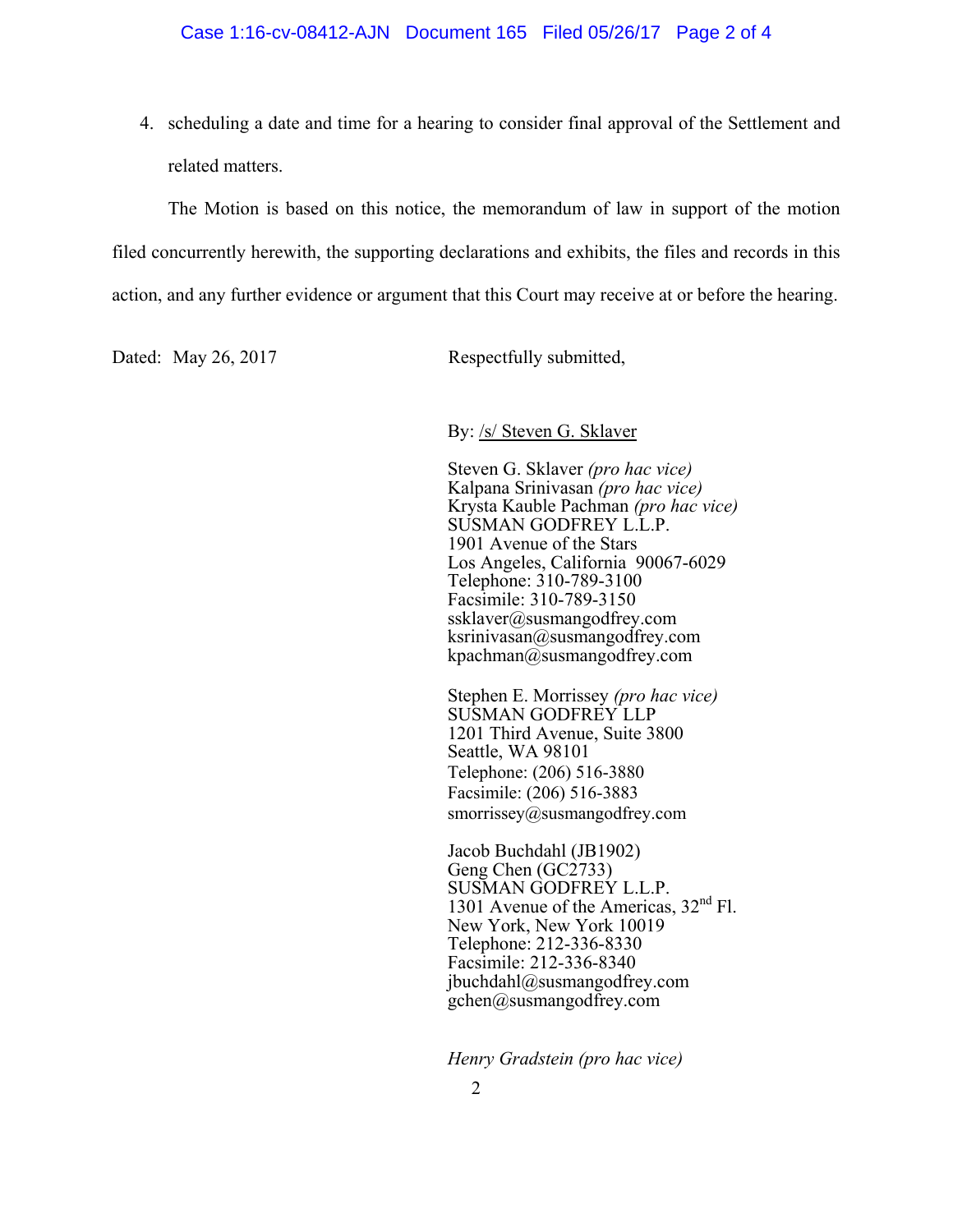Maryann R. Marzano *(pro hac vice)* GRADSTEIN & MARZANO, P.C. 6310 San Vicente Boulevard, Ste 510 Los Angeles, California 90048 Telephone: 323-776-3100 hgradstein@gradstein.com mmarzano@gradstein.com

*Interim Co-Lead Class Counsel*